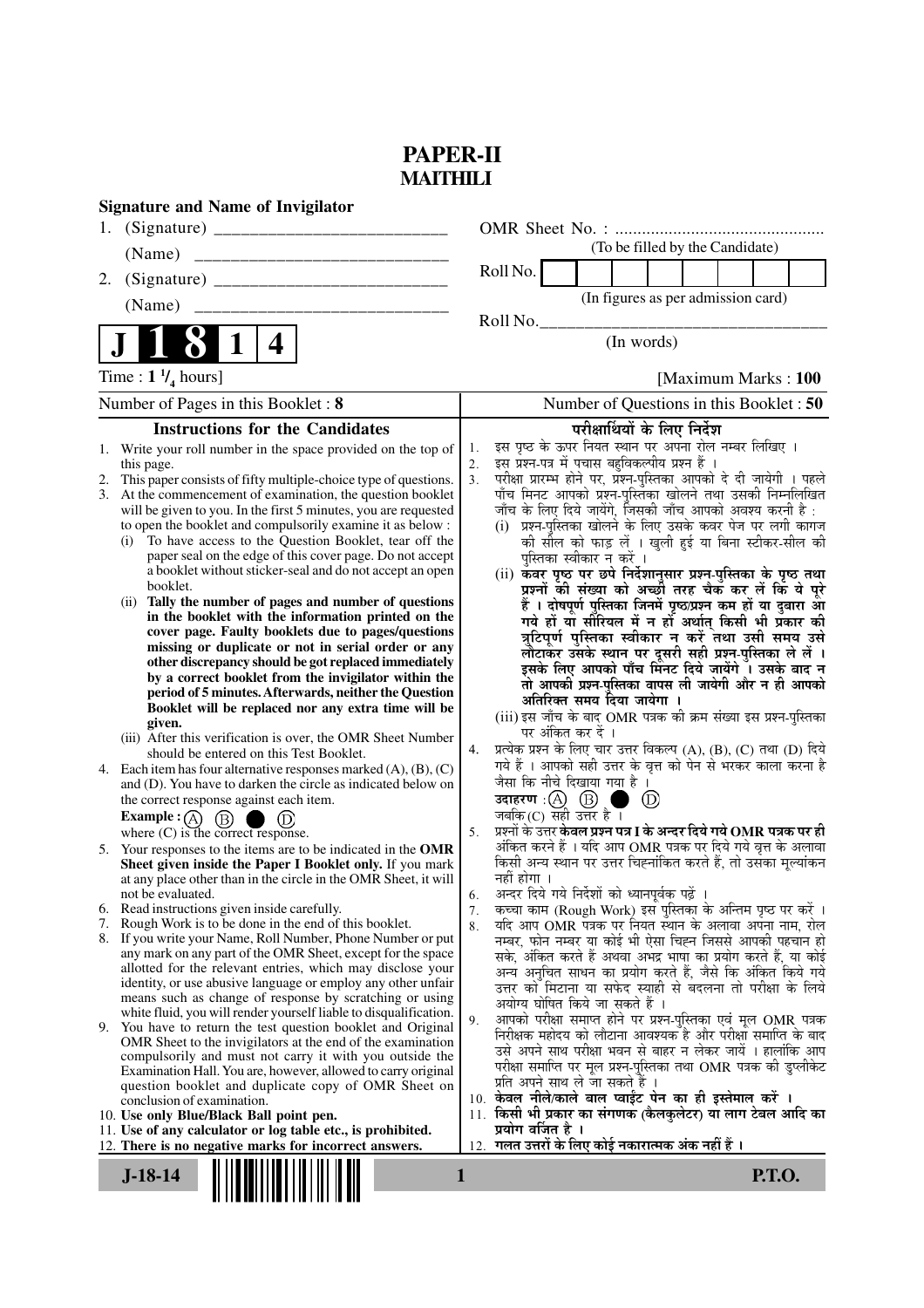## **MAITHILI**  मेधिली **PAPER – II**  ¯ÖÏ¿®Ö¯Ö¡Ö **– II**

**Note :** This paper contains **fifty (50)** multiple-choice questions, each question carrying **two (2)**  marks. Attempt **all** the questions.

**नोट**: एहि प्रश्नपत्रमे **पचास (50)** बहु-विकल्पीय (Multiple-choice) प्रश्न अछि । प्रत्येक प्रश्नक लेल **दू (2)** अंक <u>निर्धारित अछि । प्रत्येक प्रश्नक उत्तर दातव्य ।</u>

- 1. <u>'पराशर' क रचयिता</u> छथि
	- $(A)$  काशीकान्त मिश्र 'मधुप'
	- (B) दीनानाथ पाठक 'बन्ध्'
	- (C) काञ्चीनाथ झा 'किरण'
	- (D) मार्कण्डेय प्रवासी
- **2.** 'पतन' क रचनाकार छथि
	- $(A)$  केदारनाथ लाभ
	- (B) उपेन्द्रनाथ झा 'व्यास'
	- (C) अमरेन्द्र मिश्र
	- (D) दामोदर लाल दास
- **3.** †Ö¸üÃÖß ¯ÖÏÃÖÖ¤ü ØÃÖÆüÛú ¯ÖÖê£Öß "û×®Ö
	- $(A)$  पूजाक फूल
	- $(B)$  ध्वस्त होइत शान्ति स्तुप
	- (C) स्वरगंधा
	- (D) तकैत अछि चिडै
- 4. 'ई बतहा संसार' क लेखक छथि
	- $(A)$  मधुकान्त झा
	- (B) धीरेन्द्र
	- (C) सुधांशु 'शेखर' चौधरी
	- (D) योगानन्द झा
- 5. 'अश्रुकण' रचना छनि
	- (A) रमानन्द रेणुक
	- $(B)$  मनमोहन झाक
	- (C) हंसराजक
	- (D) रामदेव झाक
- **6.** 'संकलन' प्रकाशित अछि
	- $(A)$  मेथिली अकादमीसँ
	- (B) चेतना समितिसँ
	- (C) साहित्य अकादेमीसँ
	- (D) श्रुति प्रकाशन
- 7. 'अनुसन्धान एवं आलोचना' क लेखक छथि
	- $(A)$  अमरनाथ झा
	- (B) केपकर ठाकुर
	- $(C)$  मोहन भारद्वाज
	- (D) दिनेश कुमार झा
- 8. 'लोरिक विजय' लिखने छथि
	- $(A)$  विश्वेश्वर मिश्र
	- (B) ब्रज किशोर वर्मा 'मणिपदम'
	- (C) बुचरू पासवान
	- (D) देवनारायण साह

| m<br>YΑ |  |
|---------|--|
|         |  |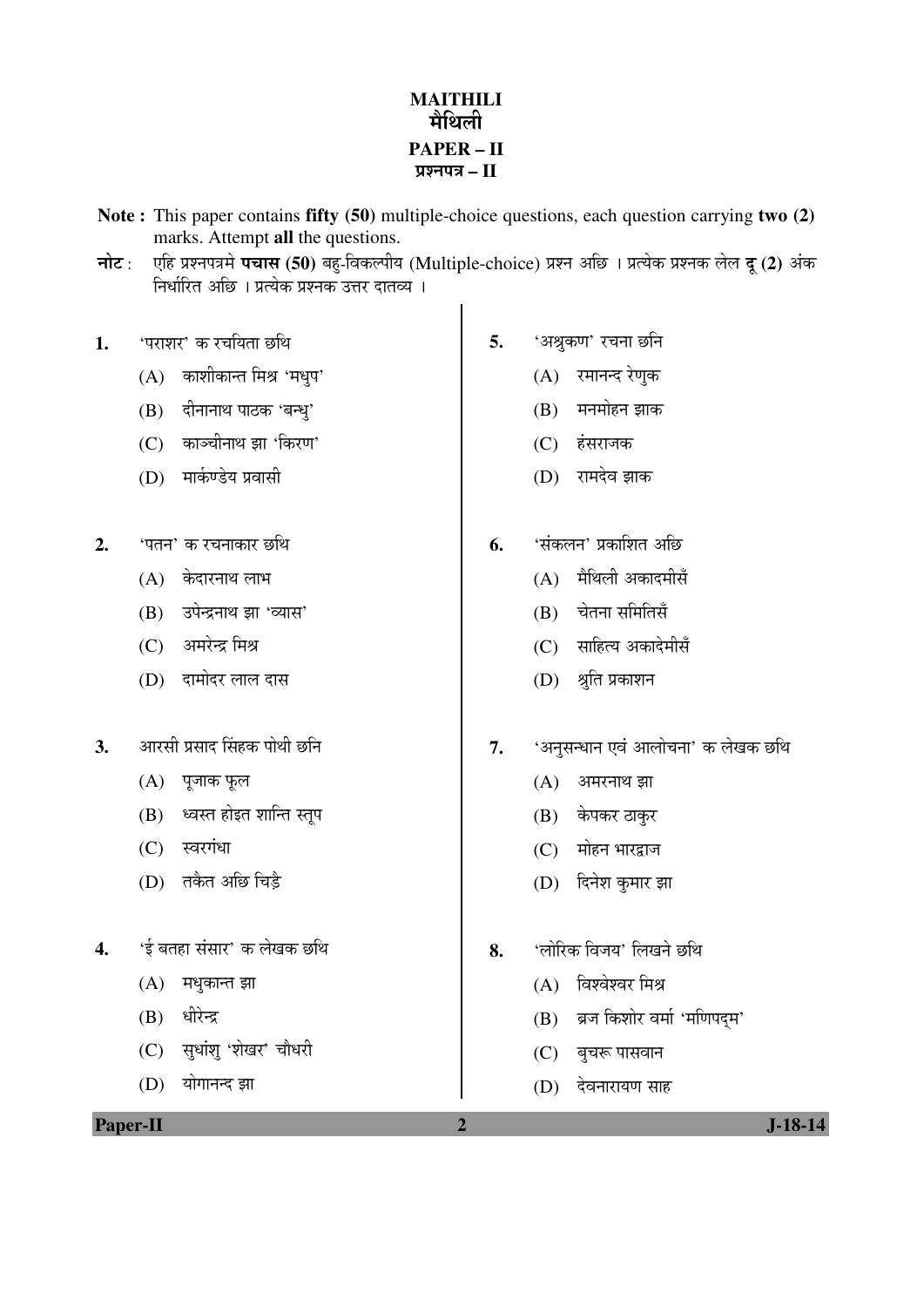| $J-18-14$ |                                                      | $\overline{\mathbf{3}}$ | <b>Paper-II</b>                 |
|-----------|------------------------------------------------------|-------------------------|---------------------------------|
|           | (D)<br>भाग्य नारायण झा                               |                         | (D) अत्याधुनिक कालकेँ           |
|           | (C)<br>रमण झा                                        |                         | (C) आधुनिक कालकें               |
|           | अशोक कुमार मेहता<br>(B)                              |                         | मध्य कालकैं<br>(B)              |
|           | नबोनाथ झा<br>(A)                                     |                         | प्राचीन कालकैं<br>(A)           |
| 13.       | 'भिन्नअभिन्न' क लेखक छथि                             | 18.                     | गद्यक युग कहल जाइत अछि          |
|           |                                                      |                         |                                 |
|           | (C)<br>देवशंकर नवीन<br>(D)                           |                         | आनन्दविजय<br>(D)                |
|           | वीरेन्द्र मल्लिक<br>(B)<br>उदय नारायण सिंह 'नचिकेता' |                         | (C) रामविजय                     |
|           | $(A)$ सुभद्र झा                                      |                         | गोरक्षविजय<br>(B)               |
| 12.       | 'प्रवास जीवन' लिखने छथि                              |                         | दिग्विजय<br>(A)                 |
|           |                                                      | 17.                     | शंकरदेवक कृति छनि               |
|           | (D)<br>ओकरा आङनक बारहमासा                            |                         | (D) चौंरासी                     |
|           | अन्तिम प्रणाम<br>(C)                                 |                         | (C) तिरासी                      |
|           | अलख निरंजन<br>(B)                                    |                         | (B) बिरासी                      |
|           | मनोरथ<br>(A)                                         |                         | (A) एकासी                       |
| 11.       | अरविन्द कुमार 'अक्कू' क नाटक अछि                     | 16.                     | सिद्धलोकनिक संख्या छल           |
|           |                                                      |                         |                                 |
|           | कोलकातासँ<br>(D)                                     |                         | (D) मधुप                        |
|           | जमशेदपुरसँ<br>(C)                                    |                         | (C) सुमन                        |
|           | दिल्लीसँ<br>(B)                                      |                         | (B)<br>अमर                      |
|           | गुवाहाटीसँ<br>(A)                                    |                         | (A) मणिपद्म                     |
| 10.       | 'मिथिला दर्शन' प्रकाशित होइत अछि                     | 15.                     | 'हुनकासँ भेँट भेल छल' लिखने छथि |
|           |                                                      |                         |                                 |
|           | महेन्द्र झा<br>(D)                                   |                         | (D) पद्मा नदीक माँझी            |
|           | योगानन्द झा<br>(B)<br>(C) शरदिन्दु चौधरी             |                         | (C) सर्वस्वांत                  |
|           | वीरेन्द्र झा<br>(A)                                  |                         | $(B)$ ममता जोगी                 |
|           |                                                      |                         |                                 |

**14.** 'अनूदित' पोथी अछि

 $\overline{\phantom{a}}$ 

 $(A)$  मोड़ पर

**9.** 'मैथिली पत्रकारिता: दशा ओ दिशा' क

सम्पादक छथि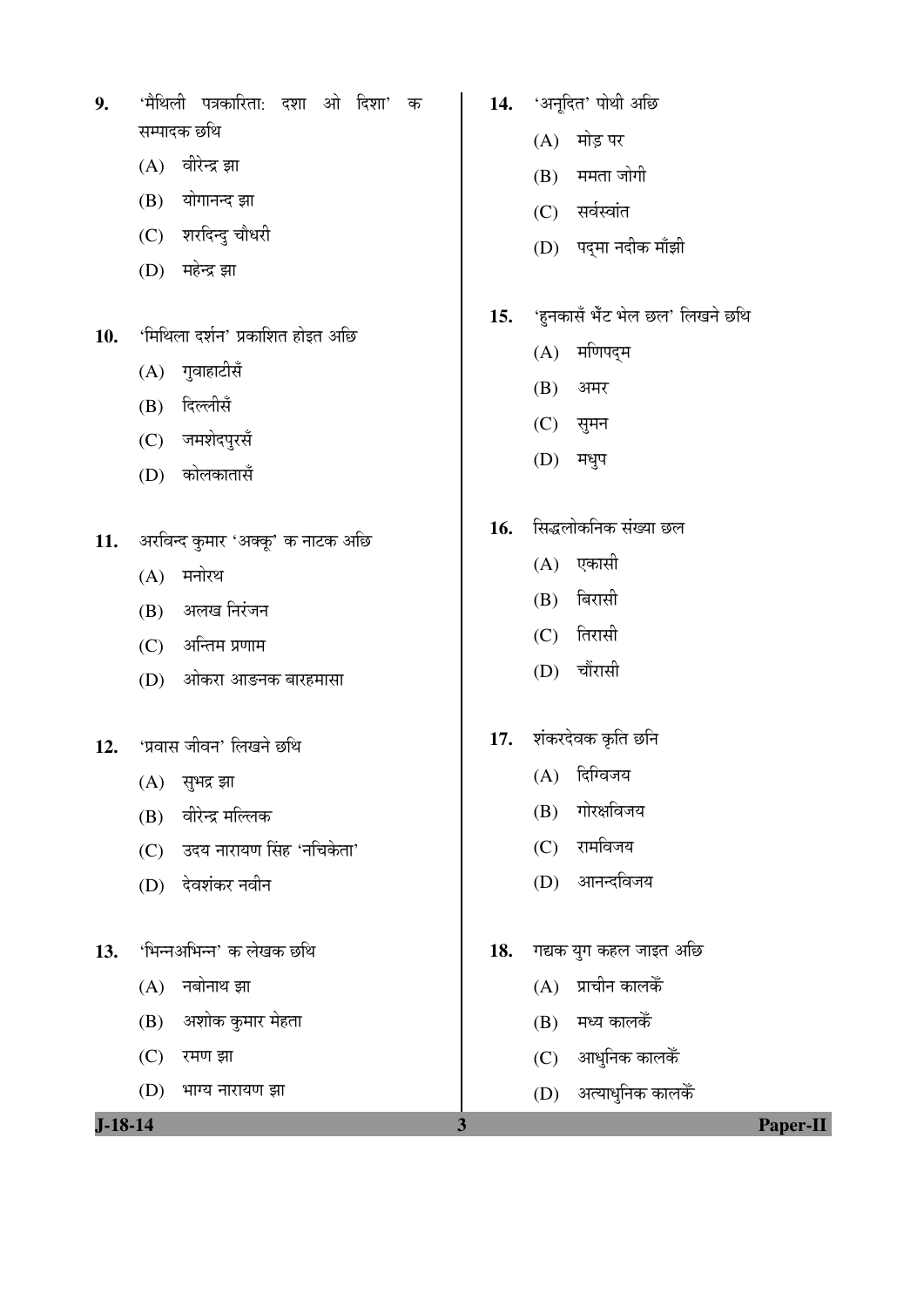|          | (A) रामदासकें               |     | $(A)$ धनञ्जय                    |
|----------|-----------------------------|-----|---------------------------------|
|          | गोविन्ददासकैं<br>(B)        |     | (B)<br>वामन                     |
|          | भोलालाल दासकेँ<br>(C)       |     | विश्वनाथ<br>(C)                 |
|          | जटाशंकर दासकें<br>(D)       |     |                                 |
|          |                             |     | (D)<br>जगन्नाथ                  |
| 20.      | भाषाविाानपर पोथी लिखने छथि  |     |                                 |
|          | प्रमोद कुमार पाण्डेय<br>(A) | 25. | माधुर्य होइछ                    |
|          | ब्रज किशोर मिश्र<br>(B)     |     | (A) अलंकारक भेद                 |
|          | $(C)$ भगवानजी चौधरी         |     |                                 |
|          | (D) अशोक अविचल              |     | (B) रसक भेद                     |
|          |                             |     | (C) गुणक भेद                    |
| 21.      | 'अरिपन' शब्द थिक            |     | (D) छन्दक भेद                   |
|          | (A)<br>तत्सम                |     |                                 |
|          | तद्भव<br>(B)                | 26. | वीर रसक स्थायीभाव थिक           |
|          | देशज<br>(C)                 |     |                                 |
|          | विदेशज<br>(D)               |     | (A) उत्साह                      |
|          |                             |     | $(B)$ रति                       |
| 22.      | 'म' केर उच्चारण स्थल थिक    |     | (C) जुगुप्सा                    |
|          | $(A)$ दन्त                  |     | निर्वेद<br>(D)                  |
|          | (B) मूर्खा                  |     |                                 |
|          | ओष्ठ<br>(C)                 |     |                                 |
|          | (D)<br>तालु                 | 27. | ''सारंग नयन वयन पुनि सारंग      |
|          |                             |     | सारंग तसु समधाने" मे अलंकार अछि |
| 23.      | सन्धिक भेद अछि              |     | (A) उल्लेख                      |
|          | (A)<br>एक                   |     | (B)<br>यमक                      |
|          | (B)<br>दू                   |     |                                 |
|          | तीन<br>(C)                  |     | श्लेष<br>(C)                    |
|          | चारि<br>(D)                 |     | (D) काव्यलिंग                   |
| Paper-II |                             | 4   | $J-18-14$                       |

 $\overline{\phantom{a}}$ 

**24.** 'रीतिरात्मा काव्यस्य' कहने छथि

19. शब्दक विन्यासी कहल गेल छनि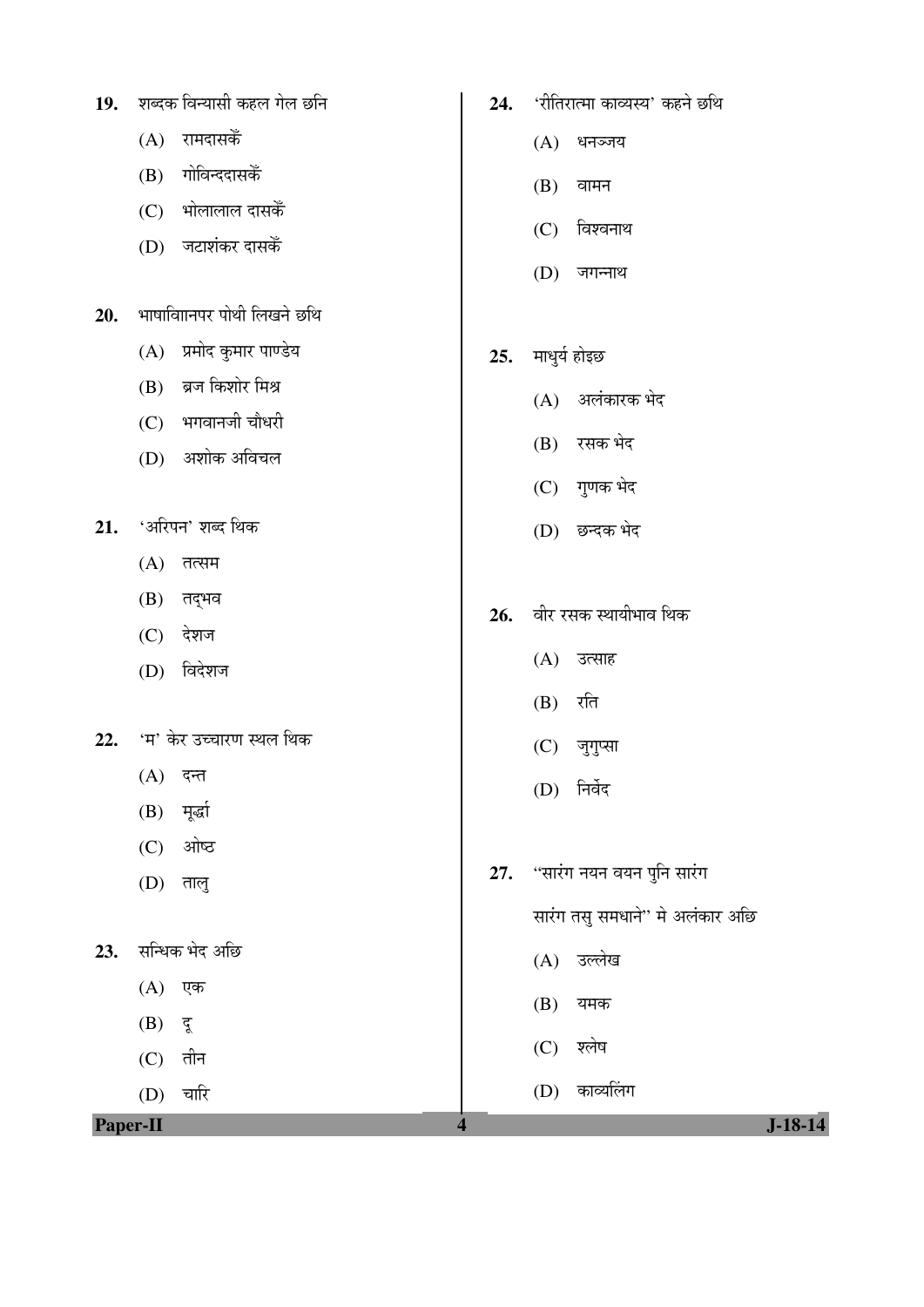|      | <b>28.</b> उपमेयमे उपमानक आरोप भेलासँ अलंकार |  |  |
|------|----------------------------------------------|--|--|
| होइछ |                                              |  |  |

- $(A)$  दीपक
- (B) व्याजस्तुति
- $(C)$  रूपक
- (D) अर्थान्तरन्यास
- 29. भुजंगप्रयात थिक
	- $(A)$  दोष
	- $(B)$  ध्वनि
	- $(C)$  रीति
	- (D) छन्द
- 30. सोलह मात्राक छन्द होइत अछि
	- $(A)$  चौपाइ
	- $(B)$  सवैया
	- (C) कुण्डलिया
	- (D) मालिनी
- 31. 'पुरुष परीक्षा' क अनुवाद कएने छथि
	- $(A)$  रमानन्द झा 'रमण'
	- $(B)$  दीनानाथ झा
	- (C) सुरेन्द्र झा 'सुमन'
	-
	- (D) फूलचन्द्र मिश्र 'रमण'
- 32. 'कीर्तिलता' विभाजित अछि
	- (A) कल्लोलमे
	- $(B)$  आननमे
	- (C) परिच्छेदमे
	- (D) पल्लवमे
- 33. 'अभिनव जयदेव' कहल जाइत छनि
	- $(A)$  गोविन्ददासकेँ
	- $(B)$  विद्यापतिकैं
	- $(C)$  मनबोधकैं
	- (D) लोचनकें
- 34. विद्यापतिक समवयस्क छलाह
	- $(A)$  कीर्तिसिंह
	- (B) देवसिंह
	- $(C)$  शिवसिंह
	- $(D)$  नरसिंह
- 35. विद्यापतिक पूर्ववर्ती छलाह
	- $(A)$  ज्योतिरीश्वर
	- (B) गोविन्ददास
	- $(C)$  लोचन
	- (D) रमापति
- 

**J-18-14 5 Paper-II**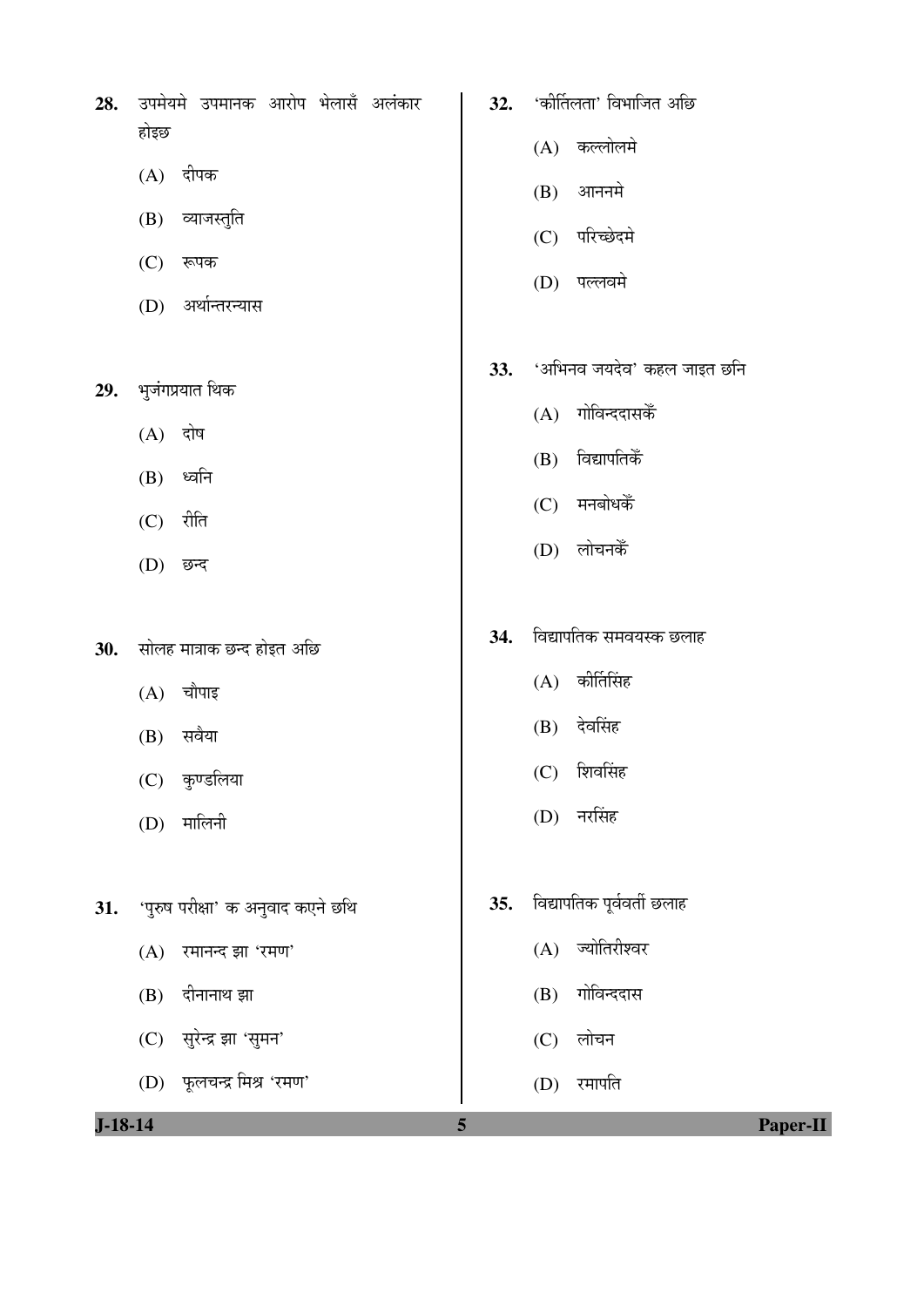|     | जन्मभूमि<br>(A)                                                                                                               |     | बुद्धिधारी सिंहक<br>(A)                                                                                                                                    |
|-----|-------------------------------------------------------------------------------------------------------------------------------|-----|------------------------------------------------------------------------------------------------------------------------------------------------------------|
|     | कर्मभूमि<br>(B)                                                                                                               |     | जयधारी सिंहक<br>(B)                                                                                                                                        |
|     | सिद्धिभूमि<br>(C)                                                                                                             |     | माहेश्वरी सिंहक<br>(C)                                                                                                                                     |
|     | समाधिभूमि<br>(D)                                                                                                              |     | उदय नारायण सिंहक<br>(D)                                                                                                                                    |
| 37. | ''की दिव्य भूमि मिथिला हम आबि गेलौं''<br>लिखने छथि<br>(A) बुद्धिधारी सिंह 'रमाकर'<br>(B)<br>चन्दा झा<br>(C) लक्ष्मीनाथ गोसाँइ | 42. | सुभाष चन्द्र यादवकेँ सम्मान भेटल छनि<br>भाषा भारती सम्मान<br>(A)<br>मिथिला विभूति सम्मान<br>(B)<br>प्रबोध साहित्य सम्मान<br>(C)<br>विद्यापति सम्मान<br>(D) |
|     | (D)<br>रघुनन्दन दास                                                                                                           |     |                                                                                                                                                            |
| 38. | 'लक्ष्मीश्वर विलास' लिखने छथि                                                                                                 | 43. | ''शिव कीविष पचाय यदि लितथि नहि<br>माथे ।"                                                                                                                  |
|     | भवप्रीतानन्द ओझा<br>(A)                                                                                                       |     | देखितथि<br>(A)                                                                                                                                             |
|     | (B) वैद्यनाथ मल्लिक 'विधु'                                                                                                    |     | बुझितथि<br>(B)                                                                                                                                             |
|     | (C) चन्दा झा                                                                                                                  |     | करितथि<br>(C)                                                                                                                                              |
|     | परमेश्वर झा<br>(D)                                                                                                            |     | सकितथि<br>(D)                                                                                                                                              |
| 39. | ''संचित….सँ होइछ श्वासश्वास व्यय हन्त'' क<br>रिक्त स्थानमे होएत                                                               | 44. | महाप्रकाश महाप्रयाण कएलनि<br>$2010 \; \vec{r}$<br>(A)                                                                                                      |
|     | (A) वायु कोष                                                                                                                  |     | $2011 \;$ मे<br>(B)                                                                                                                                        |
|     | (B) स्नायु कोष                                                                                                                |     | $2012 \;$ मे<br>(C)                                                                                                                                        |
|     | द्रव्य कोष<br>(C)<br>आयु कोष<br>(D)                                                                                           |     | 2013 मे<br>(D)                                                                                                                                             |
| 40. | 'कविशेखर' कहल जाइत छथि                                                                                                        | 45. | 'रमजानी' कथा लिखने छथि                                                                                                                                     |
|     | बदरीनाथ झा<br>(A)                                                                                                             |     | मायानन्द मिश्र<br>(A)                                                                                                                                      |
|     | सीताराम झा<br>(B)                                                                                                             |     | ललित<br>(B)                                                                                                                                                |
|     | (C)<br>चन्दा झा                                                                                                               |     | (C) रमानन्द रेणु                                                                                                                                           |
|     | ज्योतिरीश्वर<br>(D)                                                                                                           |     | सोमदेव<br>(D)                                                                                                                                              |
|     |                                                                                                                               |     |                                                                                                                                                            |

 $\overline{\phantom{a}}$ 

41. 'प्रभाकर' उपनाम थिकनि

**36.** भवानीपुर विद्यापतिक थिक

**Paper-II 6 J-18-14**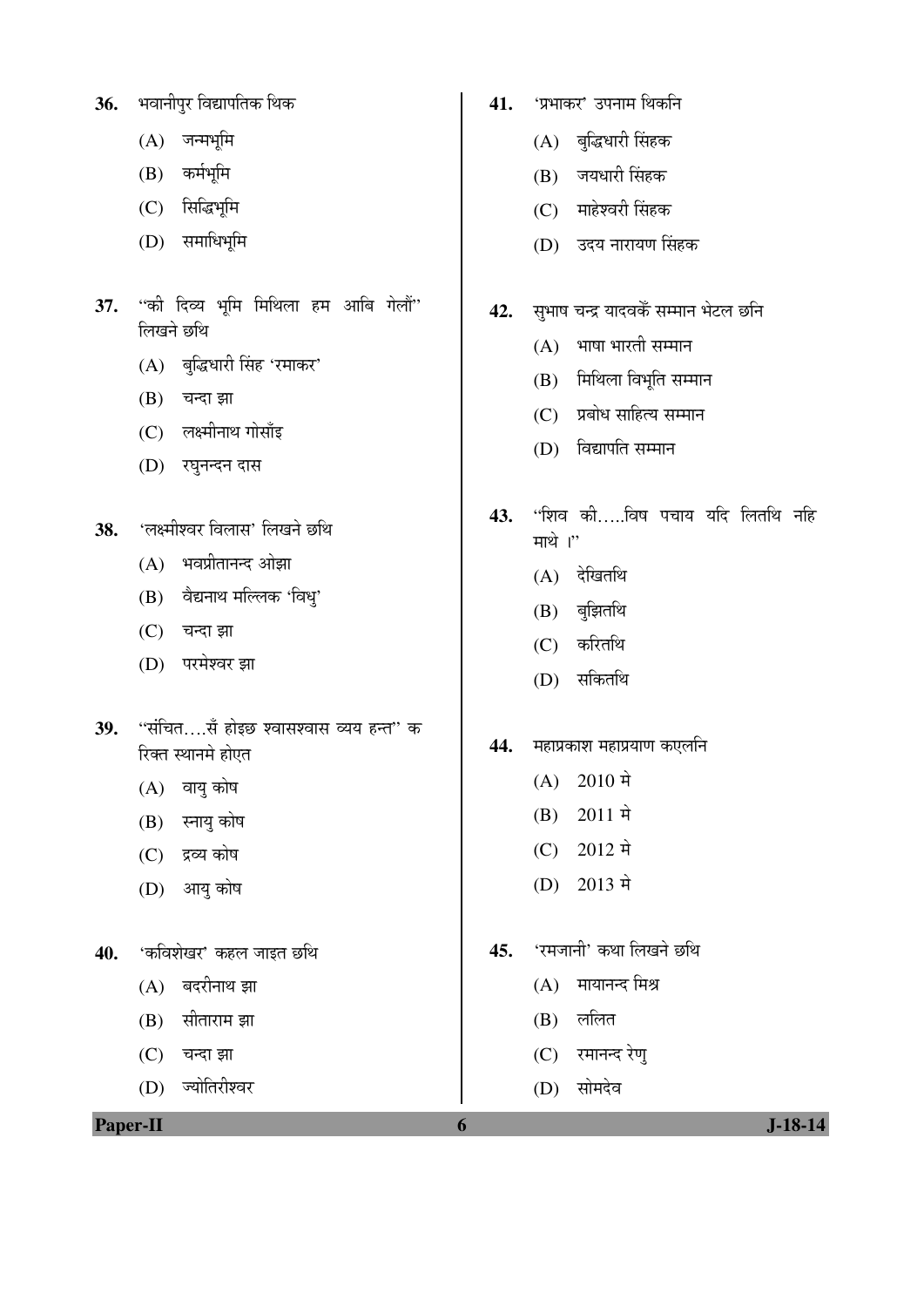**निर्देश**: निम्न गद्य अवतरणकैं ध्यानपूर्वक पढ़ि ओहिसँ सम्बद्ध प्रश्नावली (प्रश्न संख्या 46 सें 50) क लेल बहविकल्पसँ सही विकल्पक चयन करू:

> एकता आ राष्ट्रक शक्तिमे अभिन्न सम्बन्ध अछि । कोनो राष्ट्र तावत हष्टपुष्टबलिष्ठ नहि कहल जा सकैछ जावत ओकर विभिन्न अंगमे पारस्परिक एकात्मकता नहि होइक । ओना तँ मनुष्य रूप, रंग, जाति, धर्म, योग्यता स्वभाव आदिमे एक दोसरसँ भिन्न रहैत अछि, परंच व्यापक रूपमे ओहि सममे एक प्रकारक आभ्यंतरिक एकता रहैत छैक जे समान लक्ष्य दिस प्रेरित करबामे एहि सभ विभिन्नताकेँ गौण बना दैत छैक । इएह आभ्यन्तरिक एकता थिक एकात्मकता, जाहिपर राष्ट्रक विकास आ सुरक्षा निर्भर रहेत छैक । साधारणतया ई देखबामे अबैत अछि जे उपयुक्त विभिन्नताक विकाससँ असन्तोष वैमनस्य आदिक प्रादुर्भाव होइत रहेत अछि आ ओहिपर देशक घटनाचक्र घुमैत रहैत छैक । एहि प्रक्रियाक सीमा बदलैत रहैत छैक, व्यक्तिएँ ल 'क' देश धरि । परन्तु एहिसँ ई नहि बुझबाक चाही जे एहि क्रियासँ राष्ट्रक रक्षक आभ्यन्तरिक एकताक लोप भ' जाइछ ।

- 46. **एकता आ राष्ट्रक शक्तिमे सम्बन्ध** अछि
	- $(A)$  अभिन्न
	- $(B)$  भिन्न
	- (C) व्यापक
	- (D) एकान्त
- 47. व्यापक रूपमे ओहि सममे एक प्रकारक एकता रहैत छैक
	- $(A)$  स्वाभाविक
	- (B) आभ्यन्तरिक
	- $(C)$  कृत्रिम
	- (D) पारस्परिक
- 48. इएह एकता थिक
	- $(A)$  भावात्मकता
	- $(B)$  विभिन्नात्मकता
	- (C) एकात्मकता
	- (D) स्वरूपात्मकता
- 49. उपयुक्त विभिन्नताक विकाससँ प्रादुर्भाव होइत आेई
	- $(A)$  सन्तोष वैमनस्य
	- (B) असन्तोष वैमनस्य
	- (C) कटुता वैमनस्य
	- (D) द्वेष वैमनस्य
- 50. **एहि प्रक्रियाक बदलैत रहैत** छैक
	- $(A)$  रेखा
	- $(B)$  क्रिया
	- $(C)$  घटनाक्रम
	- $(D)$  सीमा